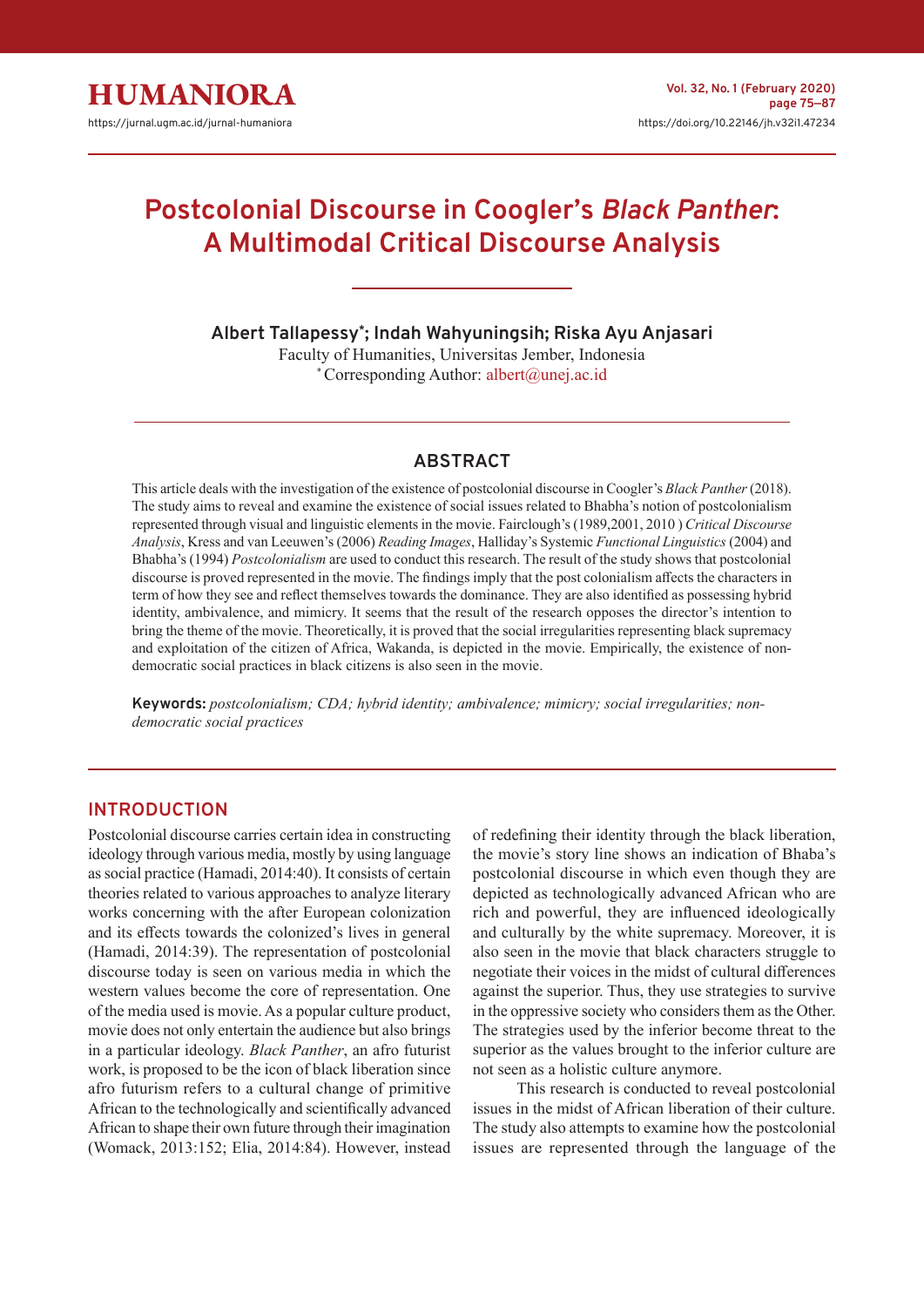characters as well as the image through its semiotic elements of the selected scenes based on Halliday and Hasan's (1985) Generic Structure (GS).

To fulfill the goals, this research applied Fairclough's (1989) *Critical Discourse Analysis* (CDA) as the ground framework to disclose the practice of postcolonial discourse in the movie. Fairclough (1989) sees discourse through three dimensions as illustrated below:

**Figure 1.** Dimension of Discourse (Fairclough, 2001: 133)



Accordingly, the analysis was done through the three dimensions of discourse. The first was text analysis focusing on the linguistics and visual features. The second was discursive practice analysis focusing on the text consumptions. The last was socio-cultural analysis focusing on the way the discourse produces and was produced through socio-cultural context.

The text analysis of the visual element was done by using Kress and van Leeuwen's (2006) *Multimodality and Systemic Functional Visual Elements*. It applied the three meta- functions (Kress and van Leeuwen, 2006: 42): representational (ideational) dealing with object representation and its relation with human experiences, interactional (interpersonal) meta function dealing with the relation of the producer of sign and the receiver or reproducer of that sign, and compositional (textual) metafunction functioned as the coherency tool to connect ideational and interpersonal metafunctions.

Similarly, the linguistic elements were analyzed using Halliday's (2004) metafunctions focusing on ideational and interpersonal meanings. The metafunctions were utilized to deconstruct meaning-making system by analyzing clauses from selected conversations based on their Generic Structure. They were used to reveal the hidden message beyond the clauses. Ideational function, known as transitivity system, is a system to construe meaning based on experiences which are realized through the chosen processes, while interpersonal metafunction or also known as mood and modality system is the system in which the relations between people are realized through proposal and proposition of clauses.

The second step of the analysis applied the notion of Bhabha's postcolonialism. The theory was used to reveal the structure and survival strategy of postcolonial representation in *Black Panther*. He believes that in the process of interaction between two different cultures (the colonized and the colonizer), both cultures influenced each other and accordingly, it can be said that there is no original culture. This study focuses on the terms of unhomeliness, mimicry, and hybridity. Mimicry refers to the desire of imitating colonizer's behavior, including their belief and culture and it is constructed as the result of ambivalence (Bhabha, 1994:86), which is the two opposing feelings of the colonized who do not like the colonizer's value but somehow admit that their value is right. Hybridity then becomes the revaluation of the colonized identity since they do not want to lose their own culture and they use this strategy to survive in the blended culture (Bhabha, 1994:112). On the other hand, Bhabha (2000) in Ghaffarpour (2013) stated that unhomeliness is the state in which the colonized get confused to find their worldview since their culture has been blended with the colonizer's culture in the process of colonization. They become psychological refugees of their own point of view (Ghaffarpour, 2013).

Finally, the socio-cultural context was used to apply the last dimension of *Critical Discourse Analysis*  by Fairclough (1989). The context of the movie mostly shows the afro-futurist concept in which Wakandan is portrayed as the richest and the most technologically advanced colonized who still holds the tradition. The postcolonial discourse is seen through the struggle of King of Wakanda, T'challa, who defines what kind of king he wants to be as well as of Killmonger, the villain and the king's cousin, who struggles in finding a place called home. The other characters in the movie like Shuri, Nakia, Ross, and Klaue also represent the existence of postcolonial discourse, supporting the discourse presented by the main characters.

Besides the three dimensions of text, the spirit of Fairclough's CDA including the four stages for a more critical analysis of the study of language were applied (Fairclough, 2010: 217). They are as follows:

- Stage 1 : Focus upon a social wrong, in its semiotic aspect.
- Stage 2 : Identify obstacles to addressing the social wrong.
- Stage 3 : Consider whether the social order 'needs' the social wrong.
- Stage 4 : Identify possible ways past the obstacles.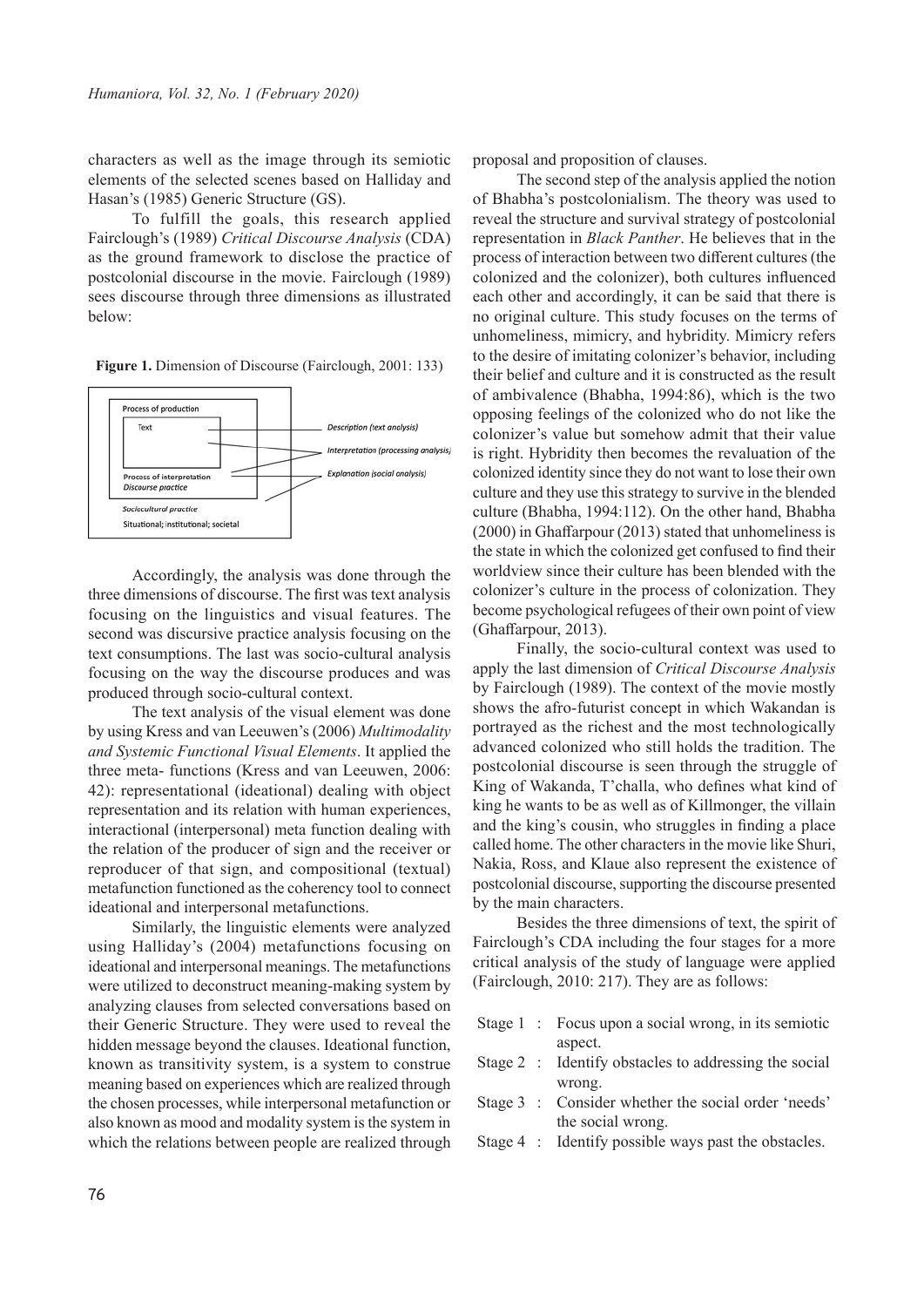The stages are helpful to move from objective study of language to a more critical study of language, and to see the position of the writer.

This is a case study based on qualitative data. This study deals with the phenomenon related to postcolonial discourse presented through a particular fictional narration in a particular setting. The data were collected from a movie document (the original DVD) bought from the online shop. They are the linguistics and visual elements of the movie. After both elements were found, the data were selected from each element. The narrative structure of the movie was identified by using Halliday and Hasan's (1985) model of Generic Structure*.* The formula of the Generic Structure in the movie is shown in the following table.

**Table 1.** The Generic Structure of *Black Panther*

GS: EX^TS^EX^RA^CX^FA^R^TS ^EndCS^TS^PostCS

Each symbol means as follows:

| GS: Generic Structure | FA: Falling Action        |
|-----------------------|---------------------------|
| EX: Exposition        | R: Resolution             |
| TS: Title Sequence    | EndCS: End Credit Scene   |
| RA: Raising Action    | PostCS: Post Credit Scene |
| CX: Climax            | $\wedge$ : Followed by    |

The collected data were processed through the following steps: breaking down the selected dialogues into clauses, labeling the selected shots using Systemic Functional Visual Elements in all metafunctions: representational, interactional, and compositional, and labeling the clauses using transitivity, mood and modality. The data were, then, analyzed through the three dimensions of Fairclough (1989)'s model of Critical Discourse Analysis (CDA). The first was describing the results of transitivity analysis, mood and modality analysis of the linguistics data as well as the visual data using systemic functional visual elements. The second was interpreting the results of analysis by combining them using Bhabha's perspective of postcolonialism and elaborating them to reveal the hidden message and ideology contained in the dialogues. The last was elaborating the interpretation by connecting them to the social-cultural context and the concept of postcolonialism based on Bhabha's perspective.

### **DISCUSSION**

The following sections present the multimodal analysis of the selected scenes. Bateman and Schmidt's (2012) framework of *Multimodal Film Analysis* are used in companion with Halliday's *Systemic Functional Linguistics* described in the above section. The interaction between text and picture are presented by using tables and figures and then described to get the meaning. Theoretically, the description moves from lexicogrammar to context by using Halliday's (2014) model of Stratification and Realization.

Coogler's *Black Panther* speaks about the after effect of colonialism even though Wakanda is portrayed as a nation that has never been colonized. Both African and African-American are presented along with various political and social questions and issues regarding blacks' life in Africa and America in post-colonial era. Those issues become the focus of the analysis through the selected scenes.

#### **The One and the Other**

The Eldorado scene in Figure 2 is taken from *Raising Action* element. It indicates the existence of the shift from orientalism to in-betweeness. This can be underlined as the social wrong to see Wakanda as object by labelling it as Eldorado, a legitimate city to be exploited.

The act of orientalism, the way the world sees the colonized, is showed in this scene along with the shift from orientalism to hybridity. Moreover, it tells the world that Africa is not Africa anymore. The results of visual analysis in this scene are seen in Table 2.

The Table 3 is the analysis of the utterances which strongly suggests the existence of orientalism presented through the scene. There are 6 clauses analyzed by using ideational and interpersonal functions.

The scene (Figure 2) shows narrative actional process where Ross as the Actor interrogates Klaue as the Goal. The circumstance is accompaniment since T'Challa, Okoye, and Nakia present in the scene with the Actor and Goal, however they do not relate to the vector between Actor and Goal (Kress and van Leeuwen, 2006:72). As shown in table 6, the process used by Klaue is material process which functions to construe the act of doing and happening of outer experience (Halliday and Matthiessen, 2004:170) related to the hidden country, Wakanda. Ross uses attributive dominantly to relate participants towards its general description or characteristics (Butt et. al., 2000:58). Klaue's utterance *what do you actually know about Wakanda?* (see table 3.), triggers Ross to call out his knowledge in western's perspective about Africa in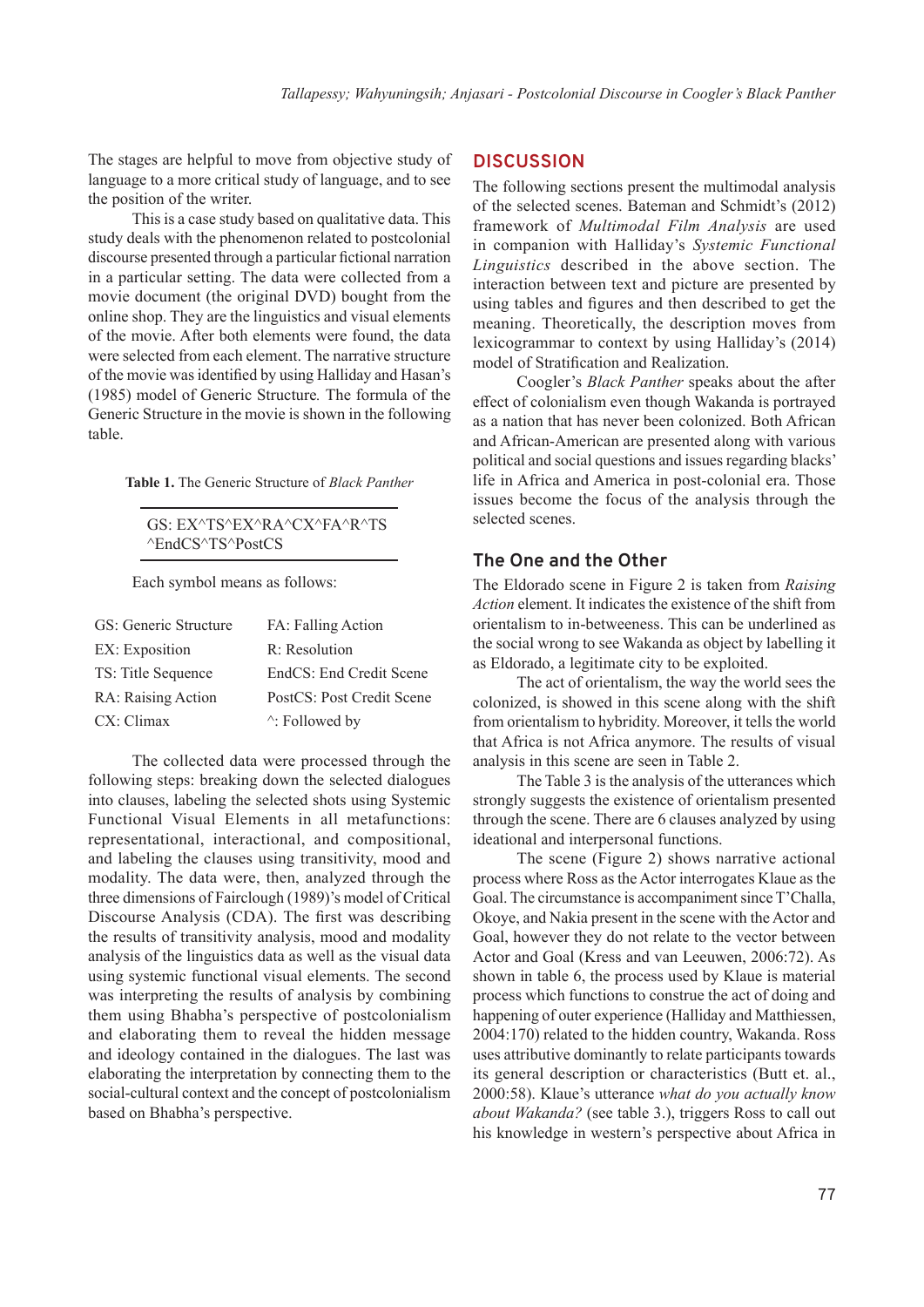

**Figure 2.** Shot Extract from Coogler's *Black Panther* (2018, 45:47-46:07), Eldorado Scene

**Table 2.** The Visual Analysis of Eldorado scene

| <b>Ideational Meaning</b> |                          | Actor                 | Ross                   |
|---------------------------|--------------------------|-----------------------|------------------------|
|                           | Participants             | Goal                  | Klaue                  |
|                           | Process                  | Narrative             | Action                 |
|                           | Circumstance             | Accompaniment         | T'Challa, Okoye, Nakia |
|                           | Camera Movement          | Camera Stationary     | 22 shots               |
|                           |                          | Camera Panning        | 1 shot in $(5)$        |
|                           | Image Act                | Offer                 |                        |
| Interpersonal Meaning     | Size of Frame            | <b>Big Close Shot</b> | 1 shot in $(5)$        |
|                           |                          | Close Shot            | 19 shots in $(1)$      |
|                           |                          | Medium Shot           | 3 shots                |
|                           | Distance                 | Far Personal          | 23 shots               |
|                           | Colour                   | Low Saturation        |                        |
|                           | <b>Information Value</b> | Left                  | Klaue                  |
| <b>Textual Meaning</b>    |                          | Right                 | Ross                   |
|                           | Salience                 | Ross and Klaue        |                        |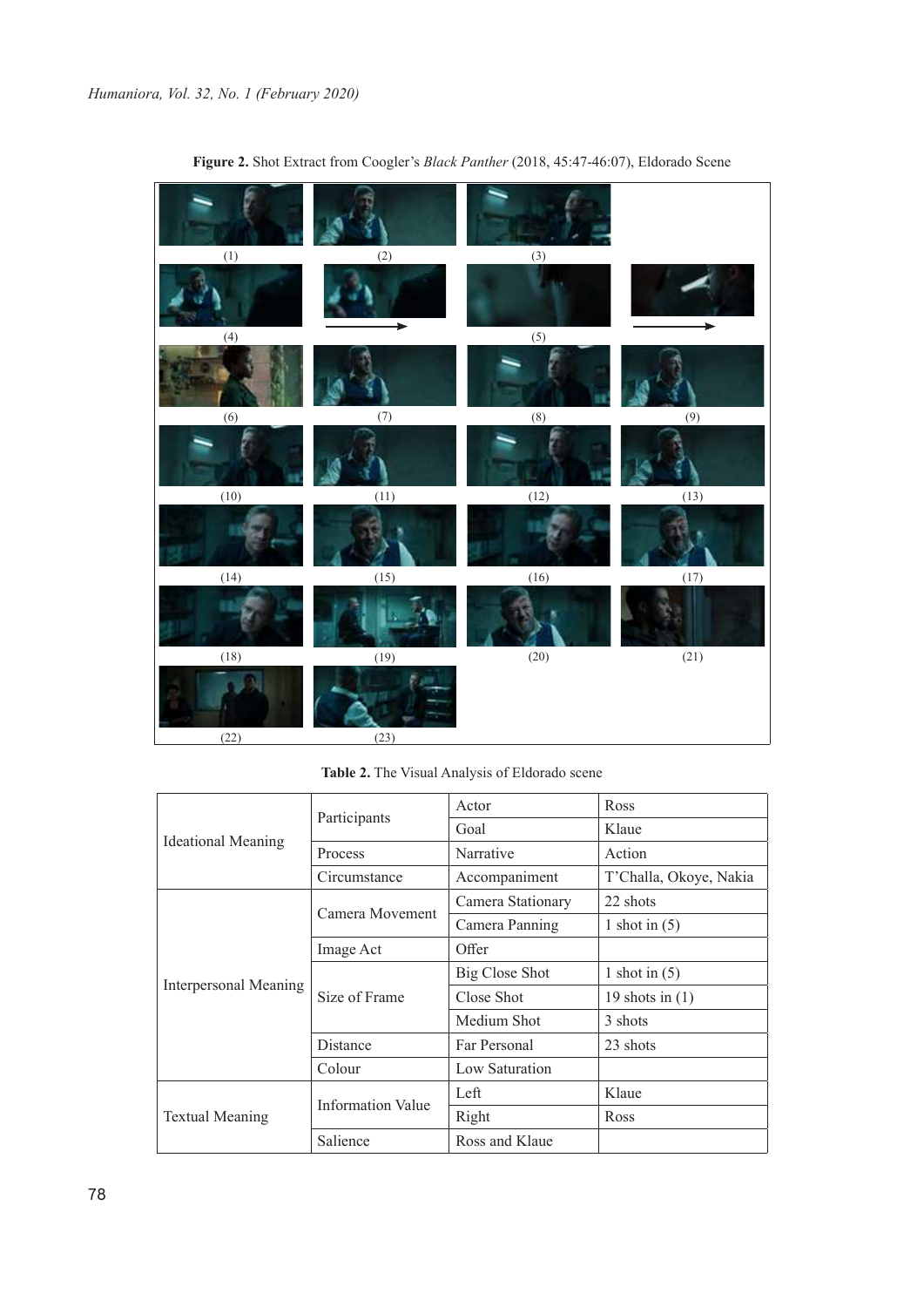### *Tallapessy; Wahyuningsih; Anjasari - Postcolonial Discourse in Coogler's Black Panther*

**Table 3.** The Analysis of Clause 3 in Eldorado Scene

Klaue: ||What do you actually know about Wakanda?||

| What | do                  | vou     | actually     | know       | about Wakanda? |
|------|---------------------|---------|--------------|------------|----------------|
| Wh   | <b>Process</b>      | Senser  | Circumstance | Mental     | Phenomenon     |
|      | Finite              | Subject | Adiunct      | Predicator | Adjunct        |
|      | Mood: Interrogative |         | Residue      |            |                |

**Table 4.** The Analysis of Clause 4 in Eldorado Scene

Ross: ||Ummm... Shepherds, textiles, cool outfits.||

| $U$ mmm |                   | know)           | sheperds, textiles, cool outfits. |
|---------|-------------------|-----------------|-----------------------------------|
|         | Senser            | Process: Mental | Phenomenon                        |
| Subject |                   | Finite          | Complement                        |
|         | Mood: Declarative |                 | Residue                           |

**Table 5.** The Analysis of Clause 5 in Eldorado Scene

Klaue: ||It's all a front.||

|                   | ıs                              | all a front |
|-------------------|---------------------------------|-------------|
| Carrier           | Process: Relational Attributive | Attribute   |
| Subject           | Finite                          | Complement  |
| Mood: Declarative |                                 | Residue     |

**Table 6.** The Analysis of Clause 6 in Eldorado Scene

Klaue: ||Explorers searched for it for centuries, Eldorado, the Golden City.||

| <b>Explorers</b>  | searched          | for it     | for centuries       | <b>Eldorado, the Golden City</b> |
|-------------------|-------------------|------------|---------------------|----------------------------------|
| Actor             | Process: Material | Goal       | Circumstance: Place | Goal                             |
| Subject           | Finite            | Complement | Adjunct             |                                  |
| Mood: Declarative |                   | Residue    |                     |                                  |

**Table 7.** The Analysis of Clause 19 & 20 in Eldorado Scene

Ross: ||That's a nice fairy tale ||but Wakanda is a third world country||

| That              | 1S                                 | a nice fairy tale | but | Wakanda           | -is                               | a third world country |
|-------------------|------------------------------------|-------------------|-----|-------------------|-----------------------------------|-----------------------|
| Carrier           | Process: Relational<br>Attributive | Attribute         |     | Carrier           | Process: Reational<br>Attributive | Attribute             |
| Finite<br>Subject |                                    | Complement        |     | Finite<br>Subject |                                   | Complement            |
| Mood: Declarative |                                    | Residue           |     | Mood: Declarative |                                   | Residue               |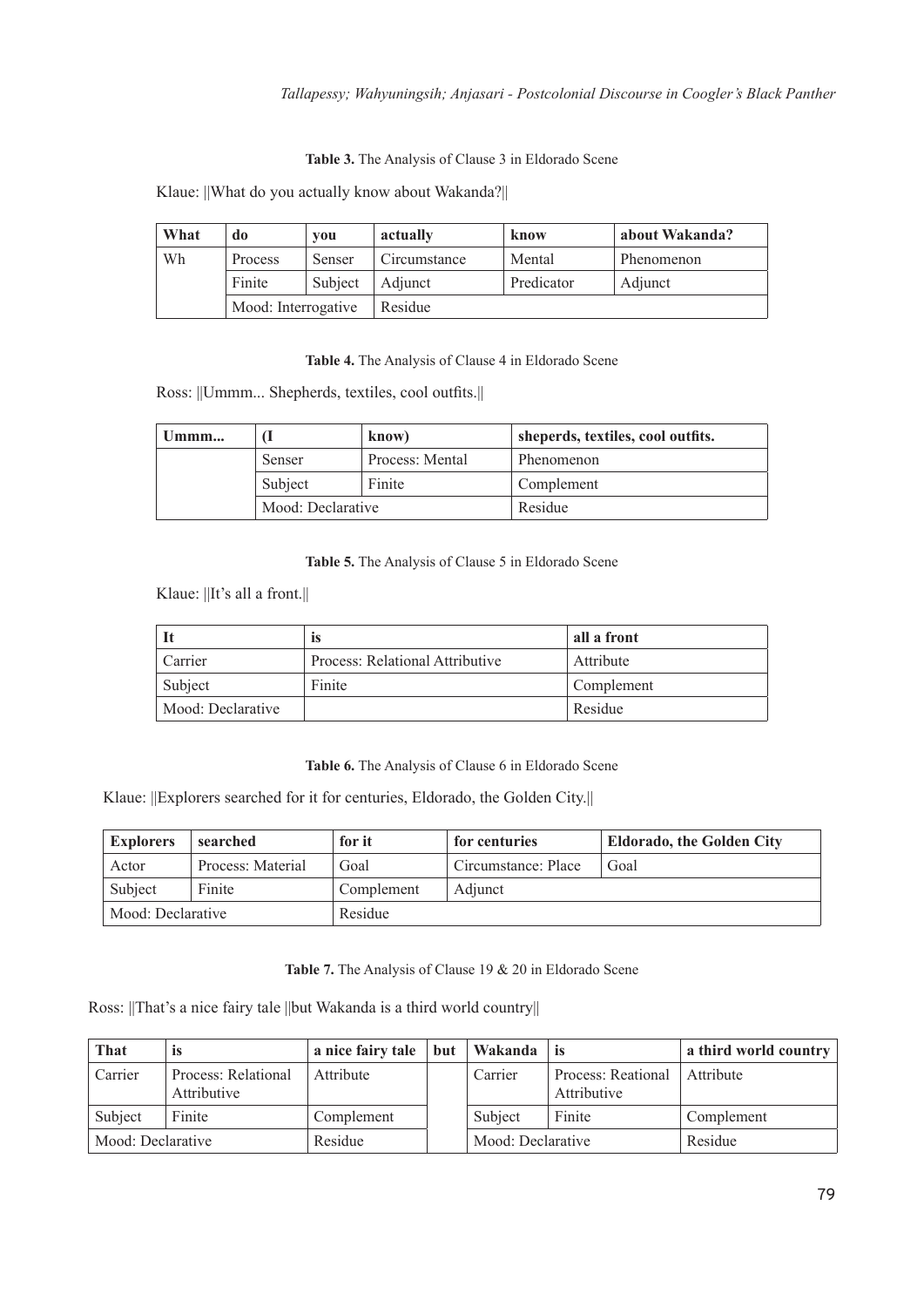general. Then he refers them to *shepherds, textiles, cool outfit*. However, Klaue attributes them as *Eldorado, the golden city*. According to Bhabha (1994:42) the past or colonial era ties up to unfair stereotypes of primitivism and degeneracy from the colonizer's point of view. It affects how the colonized sees themselves and disturbs their view about themselves. In addition, the movie also represents the reaction of Wakandan by showing them through close shot. It can be related to the shift of binary opposition to in-betweeness. From the colonizer's gaze when the colonized are dominated through such stereotyping, the colonized then plays cultural strategy to negotiate their voice (Bhabha, 1994:1).

# **Unhomeliness: the Estrangement of Received Tradition**

This scene is taken from *Falling Action* element. It portrays the unhomely representation of the diaspora character. This stage 2 identifies obstacles to address the social wrong. Even Erick who is also Wakandan sees his home as an object to rule, not a place to come home in peace.

The scene in Figure 3 shows the act of Erik who is recalling his past life with his father in his hometown. It expresses his unhomeliness. Erik gets confused of his identity. He is politically the King of Wakanda but he

**Figure 3.** Shot Extract from Coogler' *Black Panther* (01: 26-01:28), Erik Unhomeliness Scene



|                           | Participants      | Actor             | Erik               |
|---------------------------|-------------------|-------------------|--------------------|
|                           |                   | Goal              | T'Challa           |
| <b>Ideational Meaning</b> | <b>Process</b>    | Narrative         | Action             |
|                           | Circumstance      | Accompaniment     | T'Challa           |
|                           | Camera Movement   | Camera Stationary | 4 shots            |
|                           | Image Act         | Offer             |                    |
| Interpersonal Meaning     | Size of Frame     | Close Shot        | 4 shots            |
|                           | <b>Distance</b>   | Close Personal    | 4 shots            |
|                           | Colour            | Low Saturation    |                    |
|                           |                   | Left              | Erik $(1)$         |
| <b>Textual Meaning</b>    | Information Value | Right             | T'Challa, Erik (3) |
|                           | Salience          | Erik              |                    |

**Table 8.** The Visual Analysis of Erik's Unhomeliness Scene

**Table 9.** The Analysis of Clause 6 in Erik's Unhomeliness scene

Erik: ||You believe that?|| Kid from Oakland is running around believing in fairy tales||

| You           | believe | that?               | kid from Oakland   Is |             |               | running around   believing in fairy tales |
|---------------|---------|---------------------|-----------------------|-------------|---------------|-------------------------------------------|
| Senser        |         | Process: Phenomenon | Actor                 | Process:    | Circumstance: |                                           |
|               | Mental  |                     |                       | Material    | Cause         |                                           |
| Subject       | Finite  | Complement          | Subject               | Finite      | Predicator    | Adjunct                                   |
| Mood:         |         | Residue             |                       | Mood:       | Residue       |                                           |
| Interrogative |         |                     |                       | Declarative |               |                                           |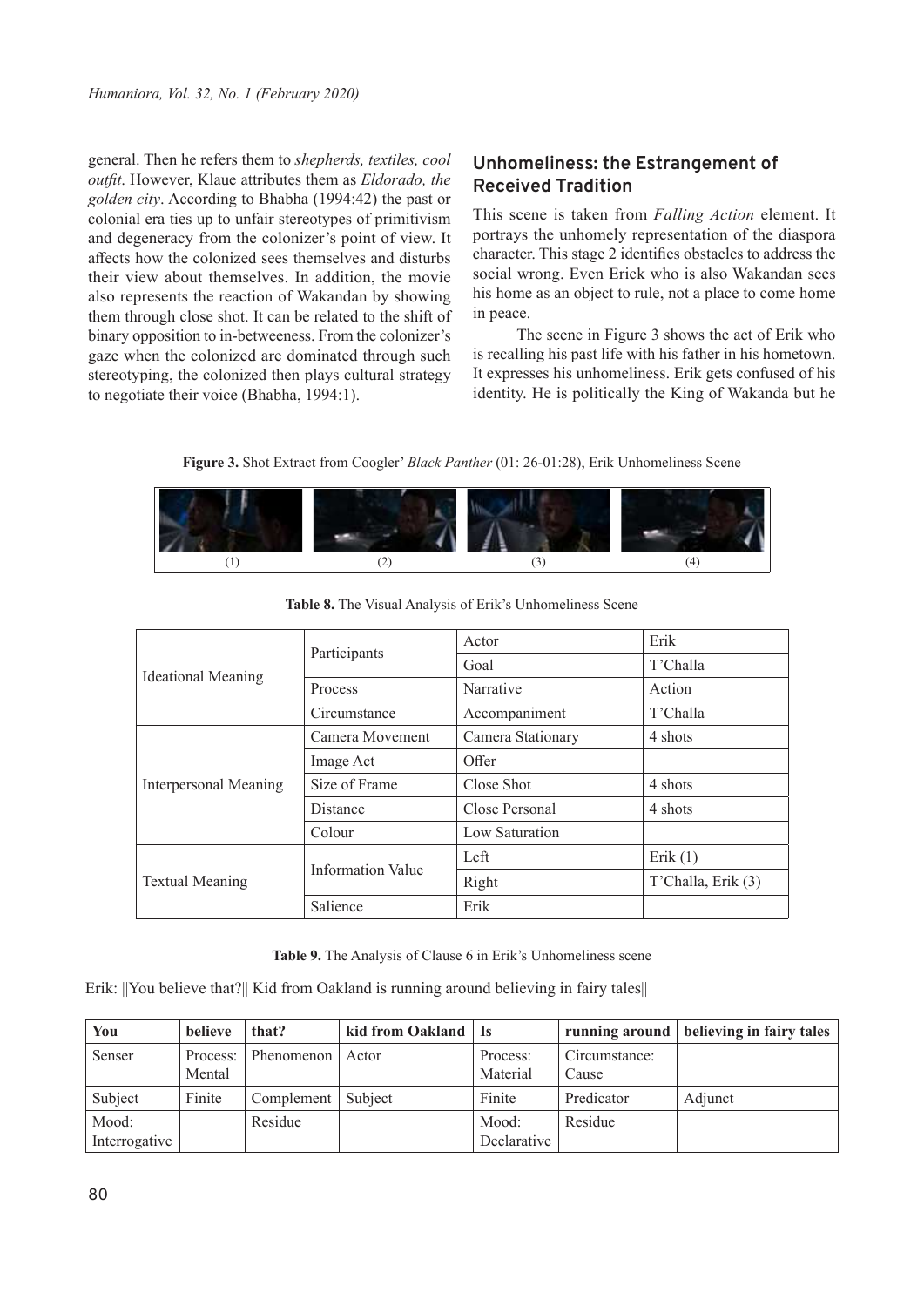feels like he is not Wakandan but American. The visual analysis is as follows (Table 8).

Table 8 above shows that the scene is indicated as narrative actional process where Erik is the Actor and T'Challa is the Goal. Erik shows T'Challa his emotional state of unhomeliness. The circumstance showed here is an accompaniment that T'Challa is considered as not only a Goal but also a vector in the shot (1). The visual element suggests the emotional state of both characters. It is showed by the expression of the characters. It is supported by the linguistic element which indicates unhomely representation. Accordingly, the African immigrant or the African diaspora feels unfamiliar with African culture even though they are biologically African. Erik, the one who represents diaspora subject in this movie, experiences the estrangement between America and Africa, between him and T'Challa. This can be identified from his statement that considers Wakanda as *fairy tale* and attributes himself as *kid from Oakland*  as shown by the Table 9*.*

This scene portrays the state where the diaspora subject rewrites his identity through the condition of contradictoriness which emerging from the interaction between the host and the minorities. This process estranges himself from any immediate access to an original identity or received tradition (Bhabha, 1994:2). This indicates that Erik feels unhomely by recalling his hometown although he is the king of Wakanda. The confrontation of the colonizer's culture in the colonization makes the colonized subject confused of his identity or his own worldview (Ghaffarpour, 2013:94). This state of confusion is in line with what Bhabha calls unhomeliness (Bhabha, 1994: 9-11).This condition makes Erik a psychological refugee (Ghaffarpour, 2013:91).

# **Mimicry as the Strategy of Negotiating Culture**

The scene that represents mimicry as the strategy of negotiating culture below is taken from Exposition

element. This stage 3 considers whether the social order 'needs' the social wrong. American sees Erik is more American than Wakandan. Hence, white people are not one hundred percent wrong for their bad conduct in the past, since it is a family problem, and at the end of the movie they can exploit the advance technology needed for the open world. The shot extract presented in this scene can be seen in Figure 4.

The shot in Figure 4 shows that Erik is in the Museum of Great Britain, having argument with a museum curator. His utterances express as if he was in the colonial era where British Empire ruled Africa. It indicates that Erik is imitating the colonizer's view to conquer the world for his personal political desire and it is seen as the voice of ambivalence. The results of visual analysis are showed below.

There are 6 clauses uttered by Erik to the museum curator. The metafunctions' analysis is presented in the Tables 11-13.

Table 10 shows the process of action where Erik is the Actor while the curator is the Goal. The process is narrative representation involving the patterns to present unfolding actions and events, process of change, transitory spatial arrangements (Kress and van Leeuwen, 2006:59). Erik's utterance *How do you think your ancestors got these?* has an effect towards Erik to call out again the struggle of his ancestors in the time of colonization since the word *think* is a mental process meaning that it has to do with cognitive process involving the senser *you* (the curator) and the phenomenon *your ancestor got this*. The utterances following the questions have the same effect to disclose Erik's feeling towards colonizer. The utterances show the conquest and the power over the trade and donation in which Erik's contradictive feeling of love and hatred towards the colonizer is seen simultaneously as ambivalence (Ghaffarpour, 2013:91). This kind of feeling triggered the will to imitate the colonizer as a strategy to make themselves exist in the dominant power and culture. Bhabha (1994:86) stated that "the discourse of mimicry is constructed around ambivalence." This kind



**Figure 4.** Shot Extract from Coogler' *Black Panther* ( 15:40-17:00), Museum Scene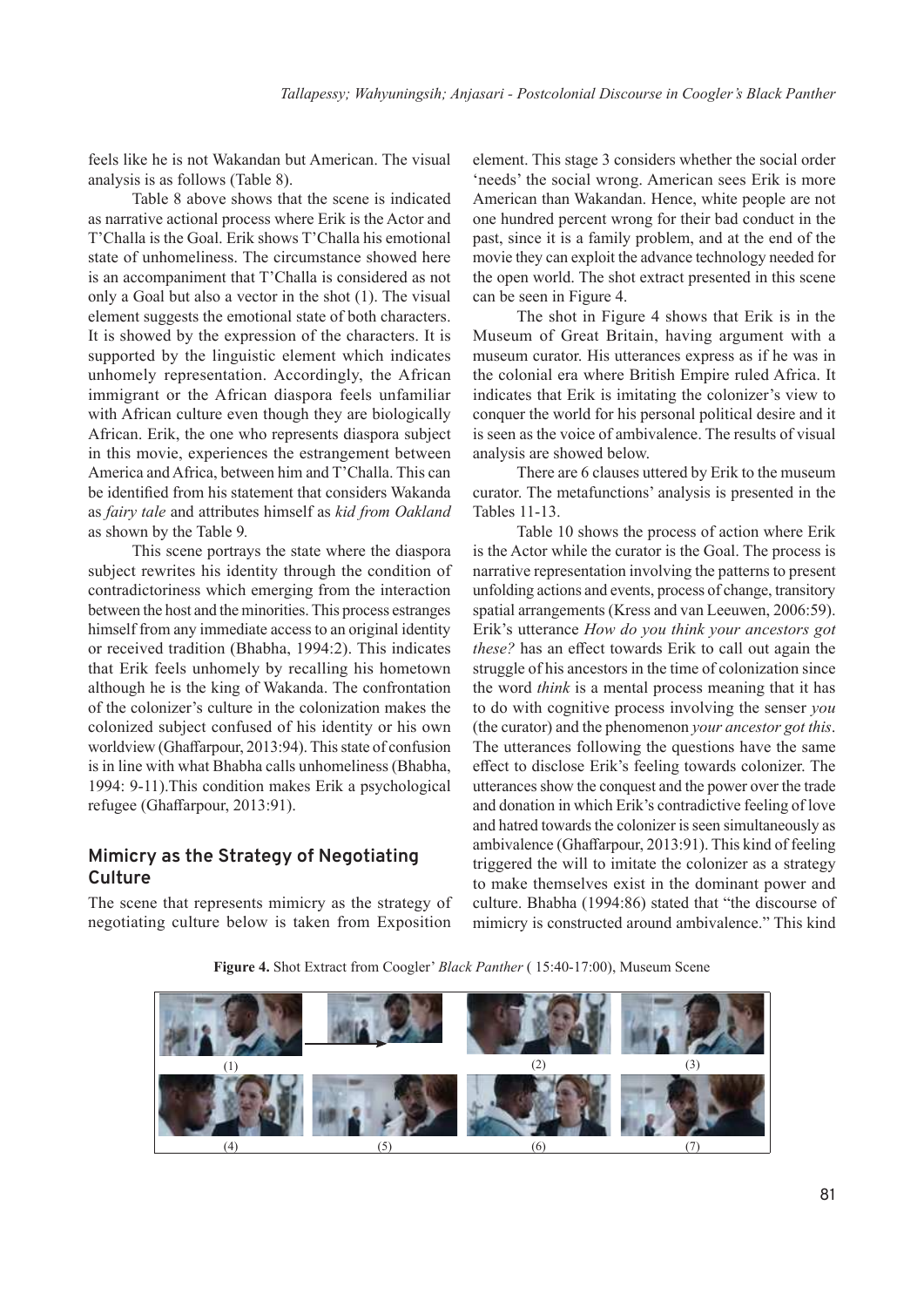|                              |                          | Actor             | Erik       |
|------------------------------|--------------------------|-------------------|------------|
| <b>Ideational Meaning</b>    | Participants             | Goal              | The staff  |
|                              | <b>Process</b>           | Narrative         | Action     |
|                              | Circumstance             | Locative          | Foreground |
|                              | Camera Movement          | Camera Stationary | 7 shots    |
|                              | Image Act                | Offer             |            |
| <b>Interpersonal Meaning</b> | Size of Frame            | Close Shot        | 7 shots    |
|                              | <b>Distance</b>          | Close Personal    | 7 shots    |
|                              | Colour                   | Medium Saturation |            |
|                              | <b>Information Value</b> | Left              | Erik       |
| <b>Textual Meaning</b>       |                          | Right             | The Staff  |
|                              | Salience                 | Erik              |            |

**Table 10.** The Visual Analysis of Museum Scene

**Table 11.** The Analysis of Clause 7 in Museum Scene

|  |  | Erik:    How do you think [[your ancestors got these (?)]] |  |  |  |  |
|--|--|------------------------------------------------------------|--|--|--|--|
|--|--|------------------------------------------------------------|--|--|--|--|

| How   | do                   | you     | think      | your ancestor        | got               | these?     |
|-------|----------------------|---------|------------|----------------------|-------------------|------------|
| Wh.   | Process:             | Senser  | Mental     | Phenomenon           |                   |            |
|       |                      |         |            | Actor                | Process: Material | Goal       |
| Wh.   | Finite               | Subject | Predicator | Complement           |                   |            |
| $Re-$ | Mood: Interrogrative |         | -sidue     | Residue              |                   |            |
|       |                      |         |            | Subject              | Finite            | Complement |
|       |                      |         |            | Mood: Interrogrative | Residue           |            |

**Table 12.** The Analysis of Clause 9 and 10 in Museum Scene

Erik: |||You think [[they paid a fair price?]] |||

| You                  | think           | they                 | Paid              | a fair price? |
|----------------------|-----------------|----------------------|-------------------|---------------|
| Senser               | Process: Mental | Phenomenon           |                   |               |
|                      |                 | Actor                | Process: Material | Range         |
| Subject              | Finite          | Complement           |                   |               |
| Mood: Interrogrative |                 | Residue              |                   |               |
|                      |                 | Subject              | Finite            | Complement    |
|                      |                 | Mood: Interrogrative |                   | Residue       |

**Table 13.** The Analysis of Clause 11 in Museum Scene

Erik: ||Or they take it ||like they took everything else?||

| <sub>or</sub> | they           | take              |            | like  | they    | took              | everything else? |
|---------------|----------------|-------------------|------------|-------|---------|-------------------|------------------|
| Conj.         | Actor          | Process: material | Goal       | Conj. | Actor   | Process: material | Goal             |
|               | Subject        | Finite            | Complement |       | Subject | Finite            | Complement       |
| Re-           | Mood:          |                   | -sidue     |       | $Re-$   | Mood:             | -sidue           |
|               | interrogrative |                   |            |       |         | interrogative     |                  |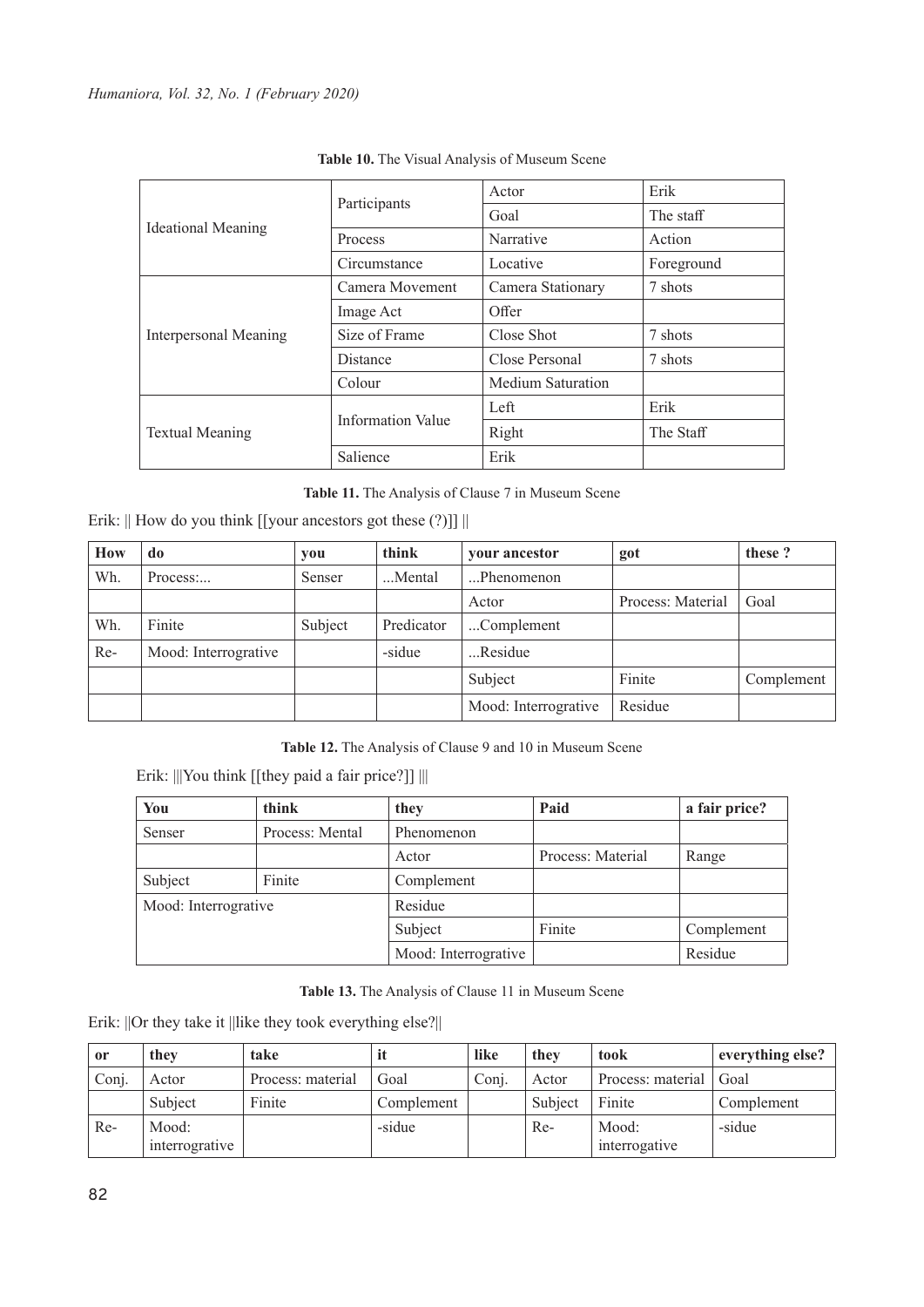of imitation is called mockery. In this situation, Erik, the only Wakanda diaspora presented in the movie, has the capacity to enter the dominant culture by negotiating his voice.

#### **Hybridity: Globalization versus Isolation**

This scene shows the final stage (stage 4) of the story. Wakanda knows that the moral compass should be on humanity, thus they are ready to share the technology to the open world, but they don't share the vibranium as the energy source of their advance technology. The global world needs to know that Wakanda is sophisticated but they are still isolating themselves for sharing the vibranium. The interpretation of the Oakland scene depicts the process of globalization of Wakanda and the reaction of Oakland's neighborhood children of the revealing identity. Here are some selected shots in this scene.

This act starts from the establishment of Wakanda outreach center for underprivileged children of Oakland. The result of visual element analysis is presented below.

The Tables 15 show the analysis of the characters' dialogues. The clauses are analyzed in terms of transitivity and mood.

The scene shows the narrative reactional process where the Oakland kids function as the reactor and T'Challa, Shuri, and a Wakandan ship are the phenomenons . The circumstance is locative, showing the surrounding of Oakland neighborhood. The visual representation attempts to show the realization of

Wakandan isolation that even the people themselves do not know who they are and what technology they use. It is supported by the children's utterances indicating the absence of T'Challa's identification. The reaction showed by the children is seen through the interrogative mood like *Where are you from? What is a Wakanda? Who are you,*  which are categorized as relational processes. Relational process functions as a connector to provide a new identity or to relate a participant to its general characteristics or descriptions (Butt, et. al., 2000:58-59). The reaction is also presented through the shots showing the location by utilizing long shot and camera dollying as the strategy to take the scene as vividly as possible. The interplay between the visual and linguistic elements depicts the sign that Wakanda is strange to them because of isolation. Accordingly, the negotiation of mother culture reappears again in the self of diaspora subject presented through the self of Oakland kids. The social articulation of differences from the minority perspective (in this case children of Oakland perspective) is a complex, on-going negotiation that seeks authorization of cultural hybridity emerging in moments of historical transformation (Bhabha, 1994:2).

This scene depicts the globalization as part of hybrid culture as well as emphasizes the setting and its surroundings. The underprivileged African-American living in Oakland has a long history. It is the establishment of Black Panthers party in the city which happened in 1960s, defending the black's right and fighting for those who were treated unfairly. Accordingly, this scene strongly suggests the same notion of Black Panthers party's aims which are portrayed by Wakanda in this movie.



**Figure 5.** Shot Extract from Coogler' *Black Panther* ( 14:37-15:20) Oakland Scene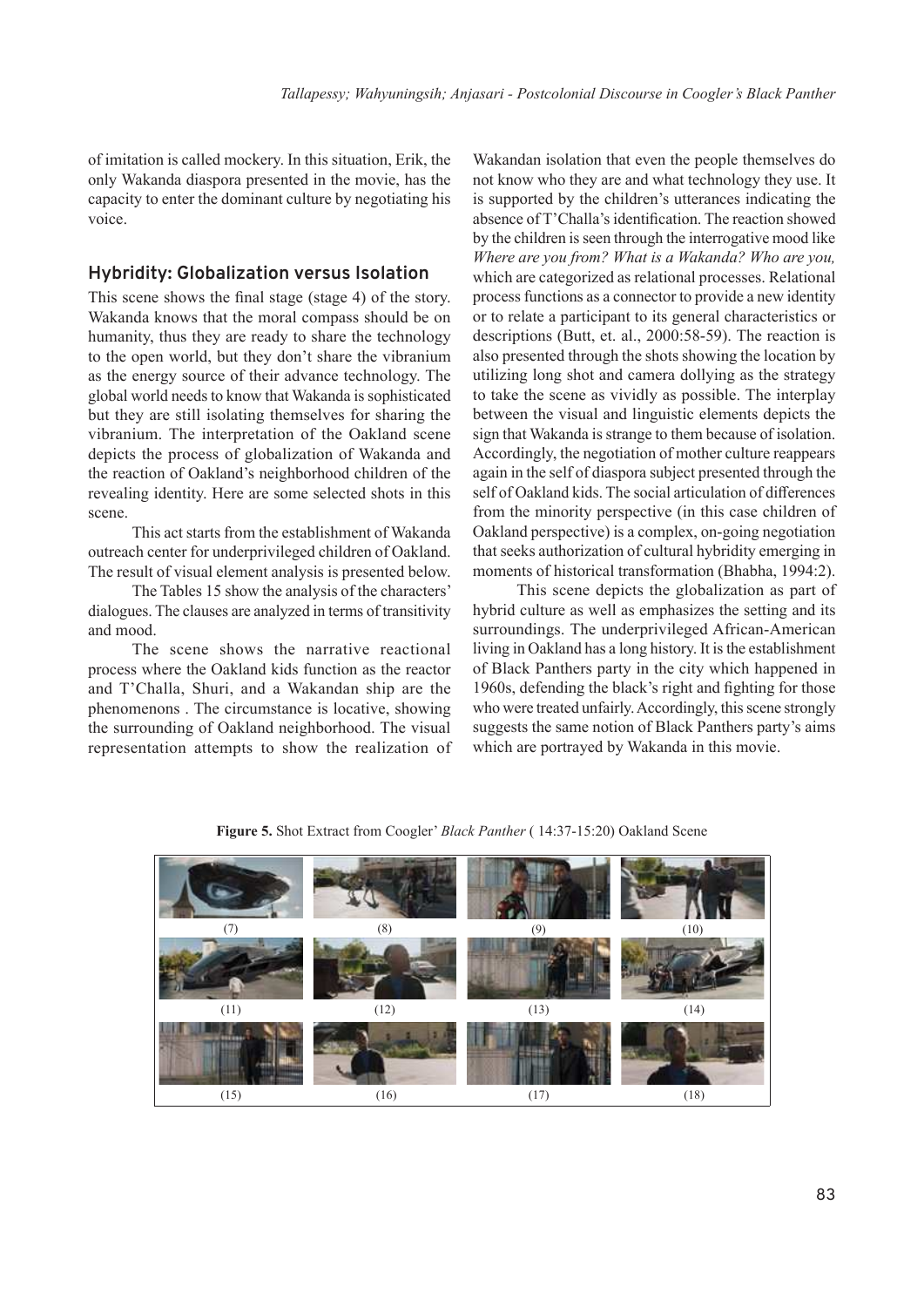|                           | Participants         | Reacter                | The neighborhood kids                       |
|---------------------------|----------------------|------------------------|---------------------------------------------|
|                           |                      | Phenomenon             | Wakandan Ship, T'Challa<br>and Shuri        |
| <b>Ideational Meaning</b> | Process              | Narrative              | Reactional                                  |
|                           | Circumstance         | Locative               | Wakandan ship and the<br>neighborhood       |
|                           |                      | Camera Stationary      | 7 shots                                     |
|                           | Camera<br>Movement   | Camera dollying        | 4 shots in $(8)$ , $(10)$ , $(16)$ , $(17)$ |
|                           |                      | Camera Tilting         | 1 shot in $(7)$                             |
|                           | Image Act            | Offer                  |                                             |
|                           | Size of Frame        | Close Shot             | 3 shots                                     |
| Interpersonal Meaning     |                      | Medium Shot            | 2 shot                                      |
|                           |                      | Long Shot              | 7 shots                                     |
|                           | Distance             | Close Personal         | 2 shots in $(9)$ , $(12)$                   |
|                           |                      | Far Personal           | 3 shots in $(16)$ , $(17)$ , $(18)$         |
|                           |                      | Far Social             | 7 shots                                     |
|                           | Colour               | <b>High Saturation</b> |                                             |
| <b>Textual Meaning</b>    | Information<br>Value | Left                   |                                             |
|                           |                      | Right                  |                                             |
|                           | Salience             | The neighborhood kids  |                                             |

**Table 14.** The Visual Analysis of Oakland Scene

**Table 15.** The Analysis of Clause 13 in Oakland Scene

Kids: ||where are you from?||

| Where | Are                                | You     | from?     |
|-------|------------------------------------|---------|-----------|
| Wh    | Process: Relational<br>Attributive | Carrier | Attribute |
|       | Finite                             | Subject | Adjunct   |
|       | Mood: Interrogative                |         | Residue   |

**Table 16.** The Analysis of Clause 14 in Oakland Scene

Shuri: ||from Wakanda||

|                      | am)                                  | from Wakanda |
|----------------------|--------------------------------------|--------------|
| Carrier              | Process: Relational  <br>Attributive | Attribute    |
| Subject              | Finite                               | Adjunct      |
| Mood:<br>Declarative | Residue                              |              |

**Table 17.** The Analysis of Clause 15 in Oakland Scene

Kids: ||what is a Wakanda?||

| What              | Is                                 | a Wakanda? |
|-------------------|------------------------------------|------------|
| Wh/Carrier        | Process: Relational<br>Attributive | Attribute  |
| Finite<br>Subject |                                    | Complement |
| Mood: Declarative | Residue                            |            |

**Table 18.** The analysis of clause 17 in Oakland scene

The boy: ||Who are you?||

| Who               | Are                 | you?    |
|-------------------|---------------------|---------|
| Wh/Value          | Process: Relational | Token   |
|                   | Identifying         |         |
| Finite<br>Wh      |                     | Subject |
| Residue           |                     |         |
| Mood: Declarative |                     |         |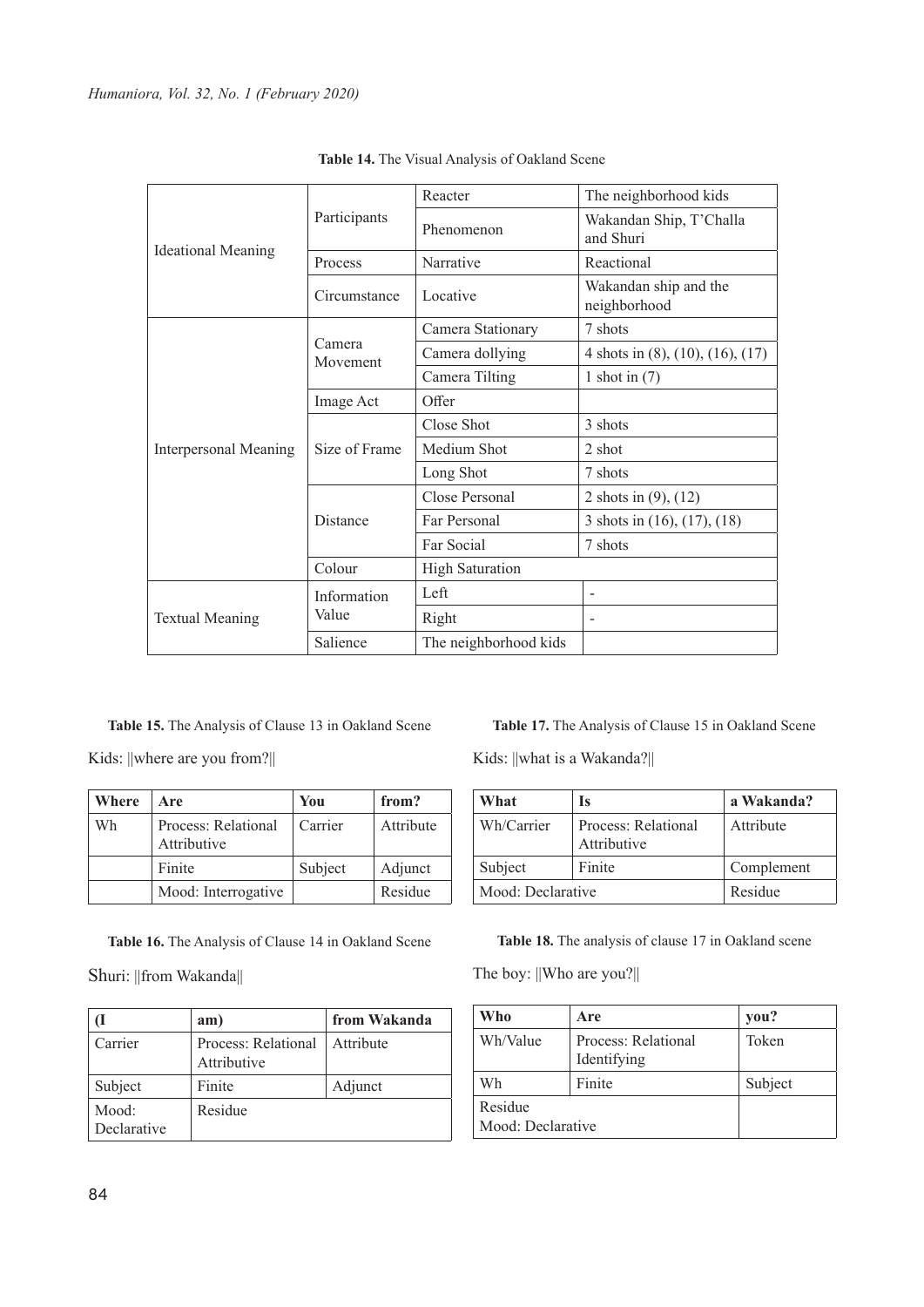## **The Socio-Cultural Context and Postcolonial Discourse in Coogler's Black Panther**

This section presents the socio-cultural context of the movie by relating the findings at the level of text and discursive practice. The movie presents the historical background of colonization era which influences the life of the colonized Africa. The frustrations of African-American and the diaspora experience of colonization and even slavery are also presented. It is known that in the real world, Africa and America were colonized by British Empire. As shown in the first selected scene, Erik saw the artefacts of African origin when he visited Museum of Great Britain and claimed that those things were taken by the colonizer. This is the actual representation of African colonization history.

Accordingly, Wakanda in the movie is the representation of the land of the native of North America whose name of their God is Wakanda. A report in 1873 called *The Far West* in Nashville Tennessee stated that there was a future state which was the place of joy and peace and there were courageous warriors called *Wakan-da* whom Tennessean also called *"the country of life."* (Manseau, 2018). Besides, Wakanda society was portrayed as a complex society of different factions of group of people. There were five tribes living in Wakanda. (Eckhardt, 2018:2). In short, it can be concluded that the idea of utopian nation of a marginalized culturally complex society is presented in the movie which is trying to negotiate a mother culture to the world. It is seen as a result of discursive effects of colonialism and contemporary displacements which bring the Wakandan to the moment of transit in which time and space are crossing to produce complex figures of difference and identity (Bhabha, 1994:1).

The setting of Wakanda in the movie represents Oakland as a place of diasporic subject. In fact, Oakland is the hometown of the director of the movie, Ryan Coogler, who is an African-American. In 1966, a party called Black Phanter whose purpose was to defend and fight for the black's right in America was noted. In the same year, Black Panther was created by Jack Kirby and Stan Lee as the first Coogler's black superhero. It seems that the characters in the movie are inspired by the party. The histories of both Black Phanters are intertwined, yet they cannot be identified clearly. The representation of a Wakandan named Eldorado, the excellent black, and the party fighting for the black's right shows that the black's civilization might be preserved if the white did not colonize them. Similarly, both Black Panthers try to

present the blacks' lives in the world where blacks are marginalized.

The visual and linguistics element analysis shows that the diaspora character presented by Erik gets difficulties to find a place called home. Erik's unhomeliness scene tells that there is difference between native African and African diaspora. A negative character represented by Erik is a stereotype of an African-American, whereas a degenerated character in the United Nation scene is represented by Eldorado.

On the other hand, the complex character presented by the villain, Erik Killmonger, depicts the political desire to dominate the world using the colonizer's strategy. Wakandan empire scene strongly suggests this complexity of postcolonialism where the subject of colonialism utilizes the empowerment of society to fulfill his personal political desire. Bhabha (1994:171) sees the postcolonial perspectives emerge from the colonial evidence of the Third World countries along with the discourse of 'minorities' in which the hegemonic 'normality' is given. The colonized then formulates the critical revisions around the issues of social authority, cultural difference, and political discrimination to reveal the antagonistic and ambivalent moments. These revisions mean that the postcolonial subject, Erik, imitates the colonizer with his mentality as a product of America's racial experience to gain a complex perspective on how to empower people of color. However, his decision to dominate the world through fear and hate and the revision comes to the point where his act is no longer for the sake of people of color but most-likely for his personal political desire. This is how dictatorship is born in postcolonial country. In fact, Africa has faced a lack of democratic political institutions as the result of the adoption of former colonizer's system (Wong, 2017).

Another issue presented through the movie is the liberation of the blacks which is hard to obtain in America. The theme of afro-futurist film brought the notion of the liberation of African culture. However, it does not have a significant effect towards the right of the blacks yet, despite the development of perspectives that consider blacks matter has been increasing from decade to decade. *Black Panther* is probably the best Coogler's film directed by a black man, but the film does not necessarily change the way the world treats minorities and women and the struggle of minorities and women to fight for equality (Gottlieb, 2018). This is proven through the confusion of the characters in defining their own culture and belief as the effect of colonization showed through the museum scene.

Postcolonial discourse in Bhabha's ideas, in this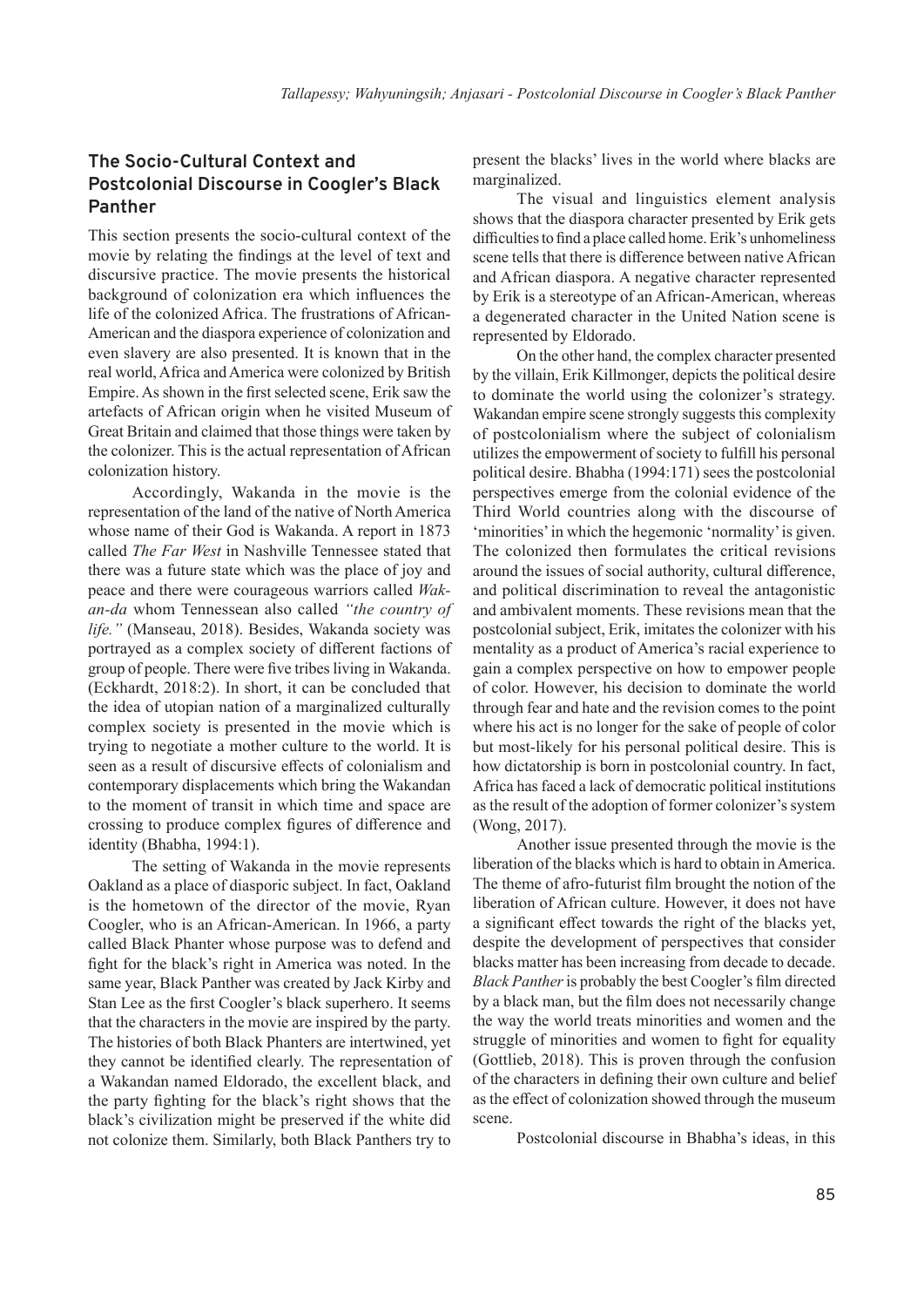case unhomeliness, mimicry, and hybridity, is found in the film and it has been proven through the analysis of visual and linguistic elements. The linguistic and visual element analyses show that the interplay between those elements construct the idea of postcolonial discourse used by the director to represent black culture in the movie. The postcolonial issue in the movie indicates the hybrid identity of the African and it is in line with what happens to the descended Africa in the world context either by Erik as an African-American or by T'Challa as an African.

#### **CONCLUSION**

Based on the above discussion, it is concluded that Fairclough's CDA and Halliday's SFL have worked to construe the meaning of *Black Panther*. At the level of text, the analysis of metafunctions enable us to reveal the message based on what language is functioning in the movie. Multimodality is crucial to uncover the textual function due to multimodal mode that the film has. At the level of discursive practice, Bhabha's notion of Postcolonialism discloses the postcolonial representation in this one of most successfully Coogler's movies. At the level of social practice, the scenes addresses the issues of colonialization, the struggle of African diaspora, the fight of blacks to present their voice in the midst of dominated culture, the issue of dictatorship as the result of the complexity of postcolonialism, and even the issue of globalization versus isolation. The finding suggests that the representation of the postcolonial discourse shows the postcolonial subject's confusion of his identify. It means that the director fails to present the liberation of African culture.

Fairclough CDA unveils Cooglers' idea that it is an obligation of Wakanda to share his marvelous technology to open world. Klaue, a world class criminal, sees Wakanda as Eldorado and is not merely a third world poor country. Klaue wants to exploit Wakanda advance technology and natural resources but ironically this idea is more explicated through a more dramatic character named Erik, a lost living wakanda descendant, with his family drama and conflict prince T.Challa, a rightful heir of wakanda (first stage, focus upon a social wrong,). Erik shares the idea to see Wakanda not as a home but a land to a rule depicted through his mimicry scene in British Museum (stage: 2, identify obstacles to addressing the social wrong.). His negotiating value to rule Wakanda and to conquer the world become the legitimate reasons that Wakanda needs a more moderate king who is able to share the technology to the open world (step 3: consider whether the social order 'needs' the social wrong). It is impliedly

saying that T.Challa distributes technology not because of force of the open world but from his own wisdom. Despite his past internal conflict, history with the open world, and Klaue's information to Erik which triggers the "civil war" in Wakanda, Coogler's *Black Phanter* legitimates the notion that it is a must for Wakanda to share their technology by neglecting the series of action done by Klaue, and open the world to their country. The postcolonial spirit is depicted by the power of T' Challa to share the technology they have but not by the energy source which needs to be kept secret (stage 4: Identify possible ways past the obstacles.).

Black Panther should still be seen as an American film production in which although it seems to want to show the superiority of blackness and the loss of racism, at the end its story appears to be technological exploitation as expected by Klaue, as an open world representation. Thus, once again black citizens must drain their energy for external interests despite the burden of the past in voluntary ways.

The three Fairclough's conceptual tools, multimodality, and Bhaba's postcolonialism are able to sharpen the analysis. Multimodality helps show the dimensions of the initial text as well as objective analysis of the text at the micro level. CDA shows the social irregularities in *Black Panther* which seems to show black supremacy but at the end of the story, it has exposed the intention of open world to continue to exploit the citizens of Africa, Wakanda. Postcolonialism helps show the agency and the spirit of resistance through negotiating Wakanda with the open world, not by showing the source of their energy, but only by the sophistication of their civilization.

Empirically *Black Panther* indicates that American films have not moved to present the hierarchical position of black citizens to continue to volunteer to give what they have to the world civilization. At the same time the film still wants to show the existence of non-democratic social practices in black citizens who are very likely to be rewarded uncivilized through a battle between T'Challa and Erik when fighting for power. This representation is not good because it still attaches the image that Wakanda still cannot be separated from uncivilized practices, no matter how powerful the country is.

#### **REFERENCES**

- Bateman, John A and Schmidt, Karl-Heinrich (2012). *Multimodal Film Analysis How Film Means*. New York: Routledge.
- Bhabha, H. K. (1994). *The Location of Culture*. New York: